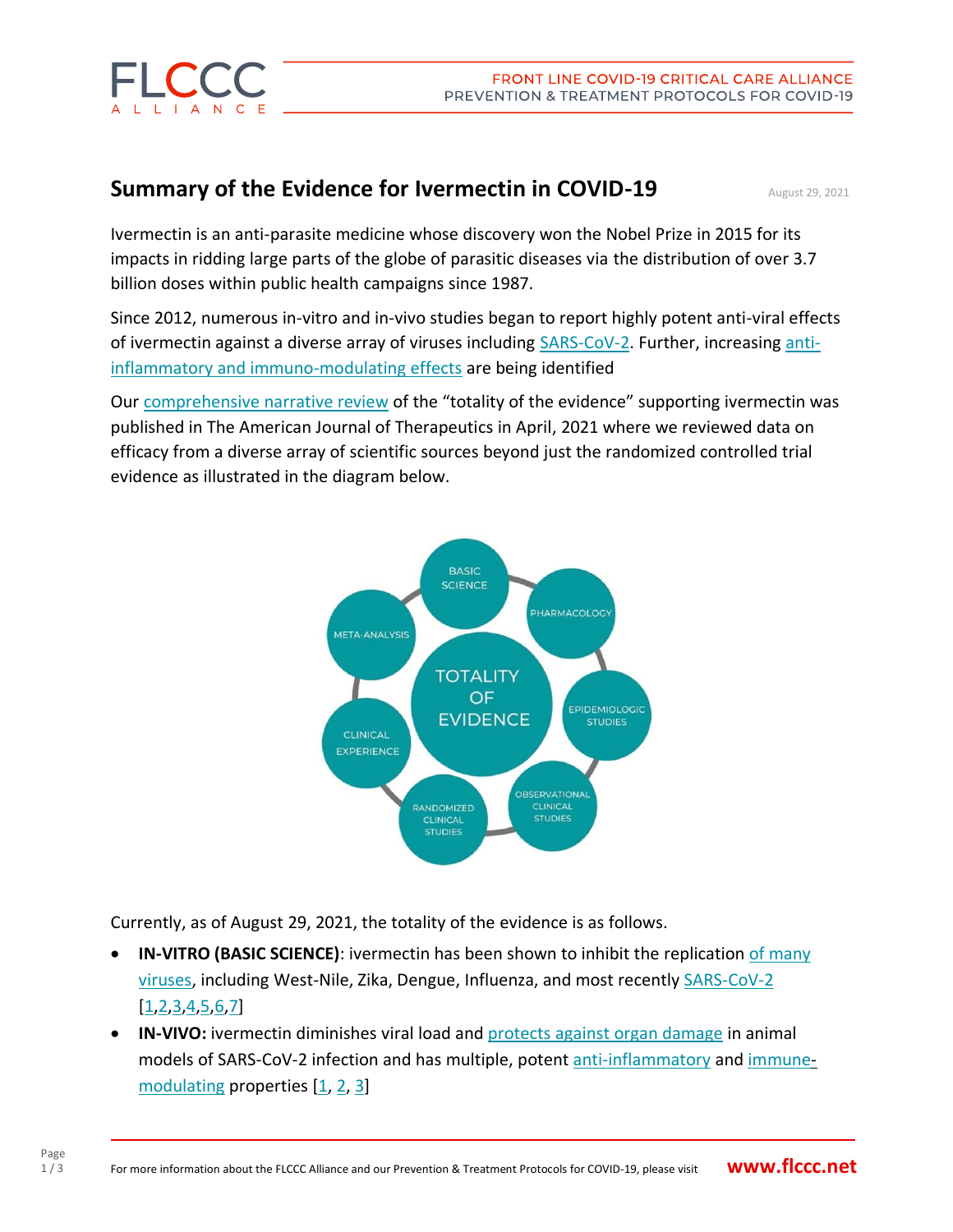- **IN-SILICO**: numerous computer modeling studies have found ivermectin to have one of the highest binding affinities to the SARS-CoV-2 spike protein
- **PHARMACOLOGIC**: unparalleled safety profile over decades, prior WHO guidelines report side effects that are "primarily minor and transient" and experts have found severe adverse events to be "unequivocally and exceedingly rare." Further, the IC-50 against SARS-CoV2 in lung and adipose tissue easily achieved with standard dosing (Caly/Wagstaff personal communication)
- **CLINICAL OBSERVATIONS/EXPERIENCE**: numerous cases series, most notably one published from the Dominican Republic in June 2020 where over 3,000 consecutive patients presented to the ER, were treated with ivermectin, and only 16 were hospitalized and only 1 died. Also, innumerable doctors from multiple countries around the world report observing consistent clinical responses in treated patients with few treatment failures.
- **OBSERVATIONAL CONTROLLED TRIALS (OCT)**: As of August 8, 2021, the results from 31 OCT's including over 6,800 patients find that treatment with ivermectin reduces time to recovery, rates of hospitalization, and mortality, the latter finding best reported in the sophisticated propensity-matched study of Rajter et al. published in the major medical journal *Chest*.
- **META-ANALYSES OF RANDOMIZED CONTROLLED TRIALS (RCT):** 27 RCT's including over 3,400 patients have been completed. Meta-analyses find that ivermectin reduces time to viral clearance, hastens recovery, and reduces mortality.
- **OBSERVATIONAL AND RANDOMIZED TRIALS IN THE PREVENTION OF COVID-19:** A series of 13 RCT's and OCT's consistently find that single or repeated ivermectin use strongly reduces the risk of contracting COVID-19, with an average level of protection of 86% with higher levels of protection found amongst the trials with more frequent dosing [1,2,3,4,5,6,7(Table 2), 8,9,10,11,12].
- **EPIDEMIOLOGIC**: ivermectin distribution campaigns in Peru led to far lower COVID-19 casefatality rates in those regions with widespread use. Further, large "test and treat" programs conducted by increasing numbers of Health Ministries report up to 75% reductions in the need for hospitalization (Mexico City) and massive reductions in mortality (Misiones, Argentina and La Pampas, Argentina).

The reports most relevant to public health officials are from the national and regional health ministries that employed either distribution or "test and treat" programs with ivermectin:

• Mexico City – The IMSSS Health Agency compared over 50,000 patients treated early with ivermectin to over 70,000 not treated and found up to a 75% reduction in need for hospitalization.